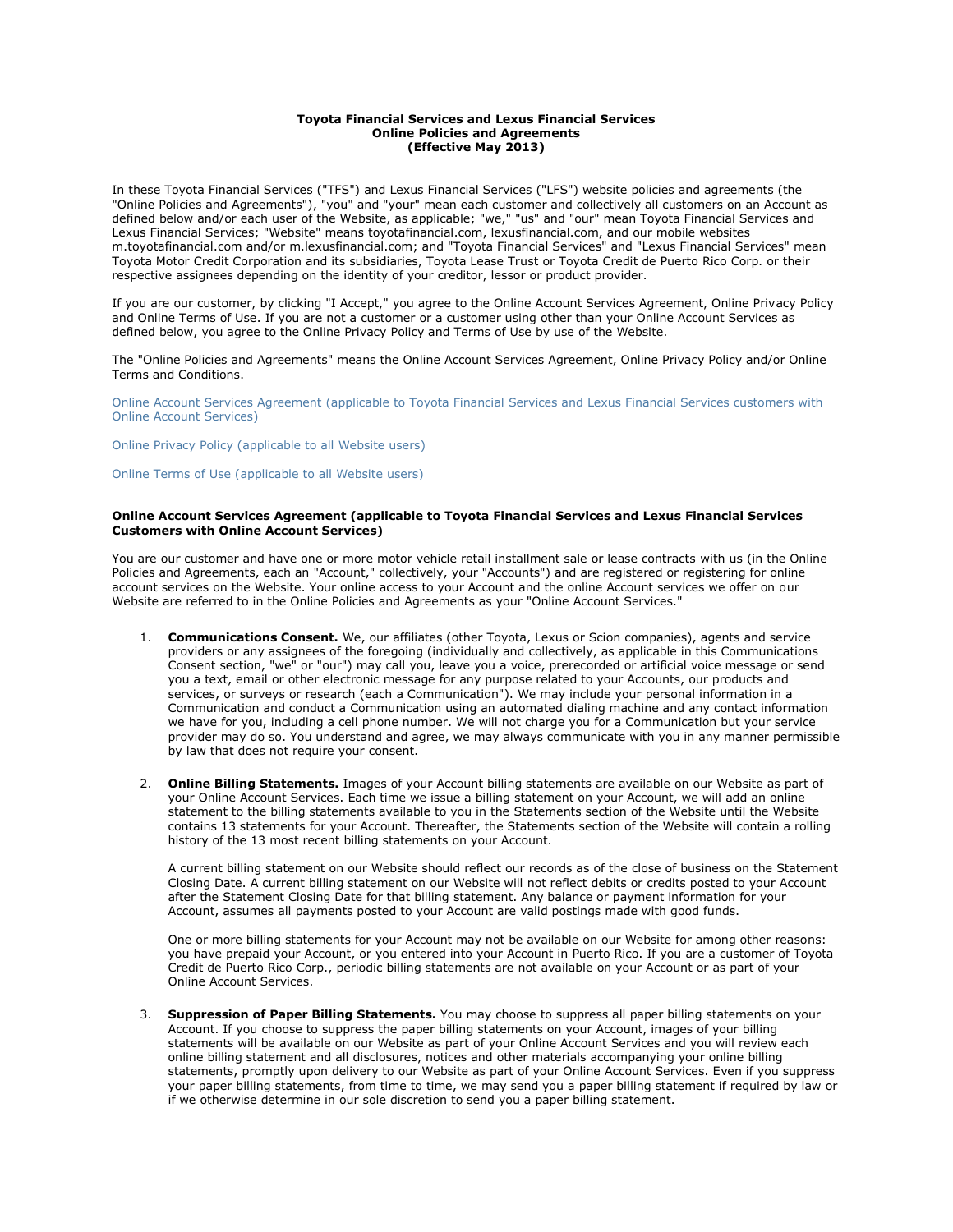We may terminate your suppression of paper billing statements at any time and for any reason, including, without limitation, if you violate the terms of your Account, your Online Account Services or the Website or you revoke your agreement to the Online Policies and Agreements or Consent to Electronic Communications and Agreements.

Suppression of billing statements is not available for customers of Toyota Credit de Puerto Rico Corp.

- 4. **Mobile Access.** The Online Policies and Agreements apply when you access the Website using your mobile phone, smartphone or other mobile device (each a "Mobile Device"). We will not charge you to access the Website using a Mobile Device. However, your Mobile Device access service provider may charge you access rates and fees. To access the Website using your Mobile Device, the Website must support your Mobile Device as described in the Consent to Electronic Communications and Agreements.
- 5. **Marketing Preferences.** You may designate preferences for how you would like us to market to you. If you designate marketing preferences, we will endeavor to market to you consistently with those preferences; provided, however, from time to time, we may market to you in a manner other than as designated by your preferences as permissible by law and the Online Policies and Agreements.
- 6. **Marketing Offers on Website.** While you are on the Website we may deliver product or service offers to you based on your activity on the Website, and after you login to the Website, based in part on your account history or other experience with us or our affiliates (other companies in the Toyota, Lexus and Scion family of companies).
- 7. **Access to Your Account Information on Third Party Websites and Mobile Device Applications.** We may offer Toyota, Lexus and Scion dealers and our affiliates the ability to give you secure access to your Account information on their respective websites and mobile device applications ("Third Party Site Access"). Your use of such Third Party Site Access will be optional. The Online Policies and Agreements apply when you elect to use Third Party Site Access. Third Party Access does not involve us sharing your Account information with our dealers and affiliates.
- 8. **Privacy Choices for Personal Family or Household Purpose Accounts.** If your Account is for personal, family or household purposes, you will have privacy choices regarding the use and sharing of your customer information. You may change those privacy choices within the Online Account Services section of the Website to limit our ability to share. Any change that you make to those privacy choices within the Online Account Services section of the Website may take up to seventy-two (72) hours to take effect.

Please refer to the customer privacy policy and any accompanying cover letter we mail to you for a full explanation of the privacy choices applicable to you. You receive a customer privacy policy from us when you first become our customer and at least once a year thereafter.

## 9. **Pay Online Terms and Conditions.**

a. General Description of Pay Online Features. Pay Online is a service available to our customers who register for Online Account Services. Except as otherwise explained in these Pay Online Terms and Conditions, you may use Pay Online to authorize one-time or recurring electronic payments on one or more of your Accounts. You acknowledge that the origination of electronic debit transactions to your bank account must comply with the provisions of United States law and the rules of the National Automated Clearinghouse.

b. Copies of Documents. During the period we retain documentation for your Account, you may request a paper copy of these Pay Online Terms and Conditions or any authorization to make a recurring or one-time payment by calling us at 1-800-874-8822 (TFS), 1-800-874-7050 (LFS) or 1-800-469-5214 (Toyota Credit de Puerto Rico Corp.). We will provide the copies to you free of charge. You may print any page from Pay Online or print or download any electronic notice or communication we send to you in our secure Website Mail Center if you satisfy the hardware, software and other requirements described in the Consent to Electronic Communications and Agreements.

c. Choosing the Amount and Post Date of Payments Scheduled Using Pay Online. You may authorize a one-time or recurring payment in any amount up to \$999,999.99, including an amount that is more or less than the total monthly payment due under your Account.

You may designate a posting date for a one time or recurring payment that is before or after the due date of any payment due under your Account.

Regardless of the payment amount or payment effective date you schedule using Pay Online, you are responsible for complying with all of the terms and conditions of your Account, including, without limitation, your agreement to make all payments when due and in the amount required by your Account. Therefore, we recommend that when using Pay Online, you schedule your payments in amounts and with effective dates that will satisfy your payment obligations under your Account. If you do not make any payment when due and in the amount required by your Account, regardless of whether that payment is made using Pay Online or any other payment method,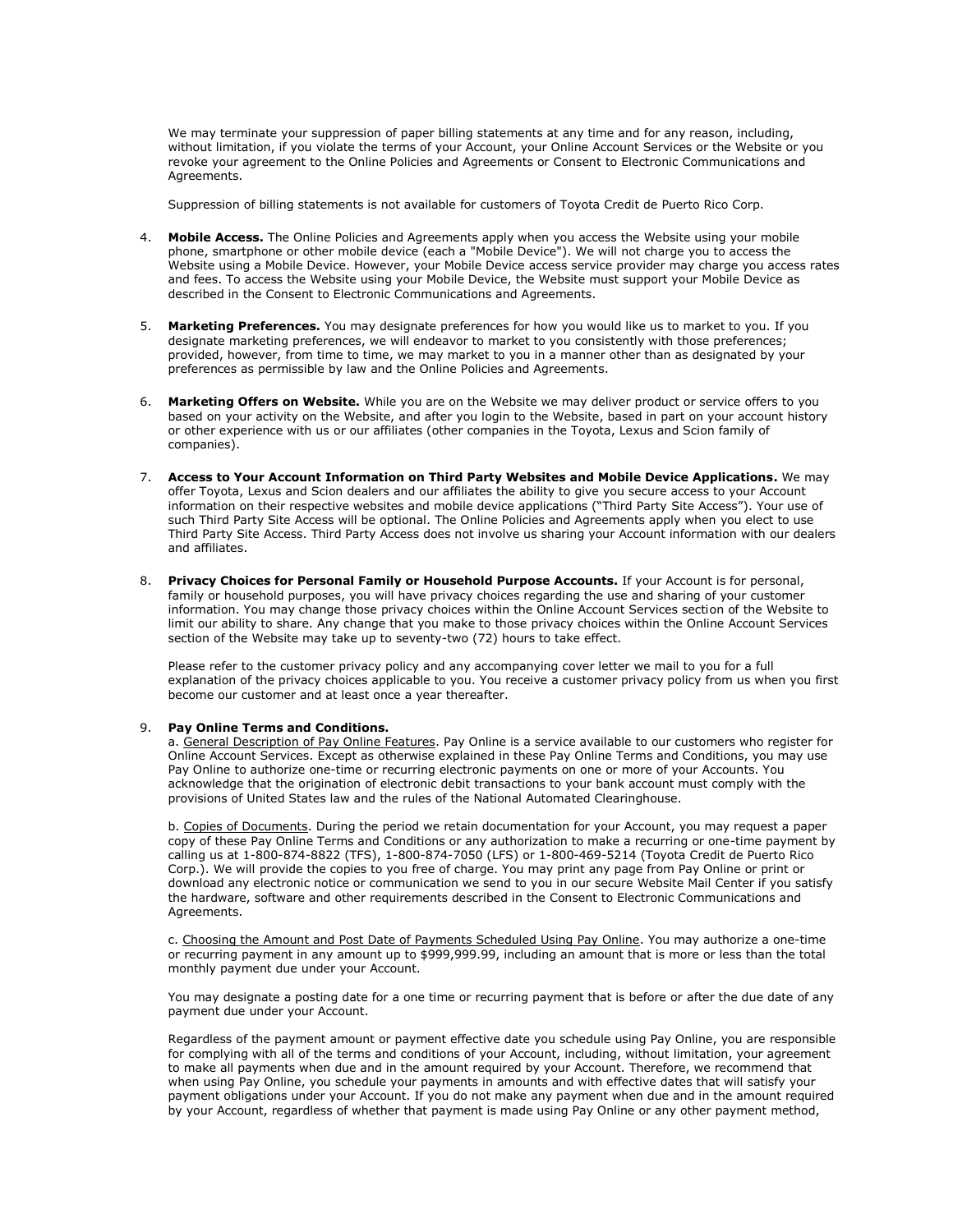we will have the rights and remedies available under your Account or otherwise available at law or in equity.

d. Authority to Add a Bank Account to Pay Online. To use Pay Online to authorize electronic payments on your Account, you must use the Add Bank feature of Pay Online. You use the Add a Bank Account feature to link a bank account to your Account. When you add a bank account and schedule a one-time or recurring electronic payment on your Account from that bank account, you authorize us to debit (take) electronic payment(s) from that bank account as scheduled. You promise that you have the authority to authorize us to debit the scheduled payment(s) from the bank account you have chosen.

e. Prepayment of your Account. You understand and agree that if you schedule a one-time or recurring payment using Pay Online, that payment will be processed even if your Account is prepaid at the time of processing or the payment results in a prepayment of your Account. You may contact our customer service at 1-800-874-8822 (TFS), 1-800-874-7050 (LFS) or 1-800-469-5214 (Toyota Credit de Puerto Rico Corp.) if you need assistance in determining whether prepayment of your Account benefits you.

f. Insufficient Funds. Funds must be available in the linked bank account when a Pay Online electronic payment is processed against that account. If a scheduled Pay Online payment fails because the linked bank account contains insufficient funds to satisfy the entire amount of your scheduled payment, you are not relieved of your responsibility to timely pay any amount then due in accordance with the terms and conditions of your Account.

g. AutoCheque. AutoCheque is our electronic payment authorization program that you can use to authorize us to automatically take your monthly payment on an Account from a designated bank account. If you have authorized the payment of your Account using AutoCheque, you will be prevented from using Pay Online. If you enroll in AutoCheque after you have scheduled payments in Pay Online, we will cancel all one-time and recurring payments you have scheduled in Pay Online other than those payments already in process at the time your enrollment in AutoCheque takes effect. Please contact us at 1-800-874-8822 (TFS) or 1-800-874-7050 (LFS) for more information on how AutoCheque and Pay Online interact and whether you should cancel AutoCheque prior to or while using Pay Online.

AutoCheque is not available to customers of Toyota Credit de Puerto Rico Corp.

h. Termination or Revocation of Pay Online Services by You. You may terminate or revoke Pay Online Services by clicking on designated links on the Statements and Payments pages of Pay Online as appropriate.

(i) Termination of all Pay Online Services. To terminate all Pay Online Services, click on the De-enroll link located in the Pay Online section of the Payments page.

(ii) Revocation of One-Time Payment. To terminate a one-time payment, click on the Cancel link located next to that payment on the Payments page.

(iii) Revocation of Series of Recurring Payments. To terminate a series of recurring payments, click on the remove link located next to that payment in the Recurring Payment section of the Payments page.

(iv) Revocation of One of a Series of Recurring Payments. To terminate one of a series of Recurring Payments, click on the Cancel link located next to that payment when that payment appears in the Scheduled Online Payments section of the Payments page.

(v) Payments in Process. You are not permitted to and Pay Online will not permit you to affect, change, revoke or terminate a one-time payment or one in a series of recurring payments if that payment is in process. This means, among other things, that if you or we terminate your Pay Online Services or you revoke a series of recurring payments, that revocation or termination will not revoke or terminate any payment that is in process and Pay Online will otherwise prohibit you from revoking any one-time payment or one in a series of recurring payments, while that payment is in process. A payment is in process on the Post Date of the payment and the 2 calendar days prior to the Post Date of that payment.

(vi) Contact your Bank. You also may have the legal right to revoke electronic payments by contacting the bank where you hold the linked bank account. Contact your bank to determine the information your bank needs to process your revocation and the time your bank needs to process any revocation.

i. Fees for use of Pay Online. Right now, we will not charge you any monthly or payment transaction fees to use Pay Online. We will notify you if we decide to impose any fees for use of Pay Online in the future. Nothing in this paragraph relieves you of your responsibility to pay any amount, fee or charge you may owe us under your Account. Also, you will be responsible for paying any amount you may owe other persons or companies related to the use of Pay Online or any bank account linked to Pay Online. For example, a bank may charge a fee in connection with electronic payments debited to (taken from) a bank account you have linked to your Account in Pay Online.

j. Account Management Email Address. When we send you e-mails related to Pay Online, we will send those emails to the e-mail address you identify in your registration records for Online Account Services (your "Account Management Email Address"). If your Account Management Email Address changes or becomes disabled, you will notify us immediately by updating your email address on the My Profile section of the Website. If you update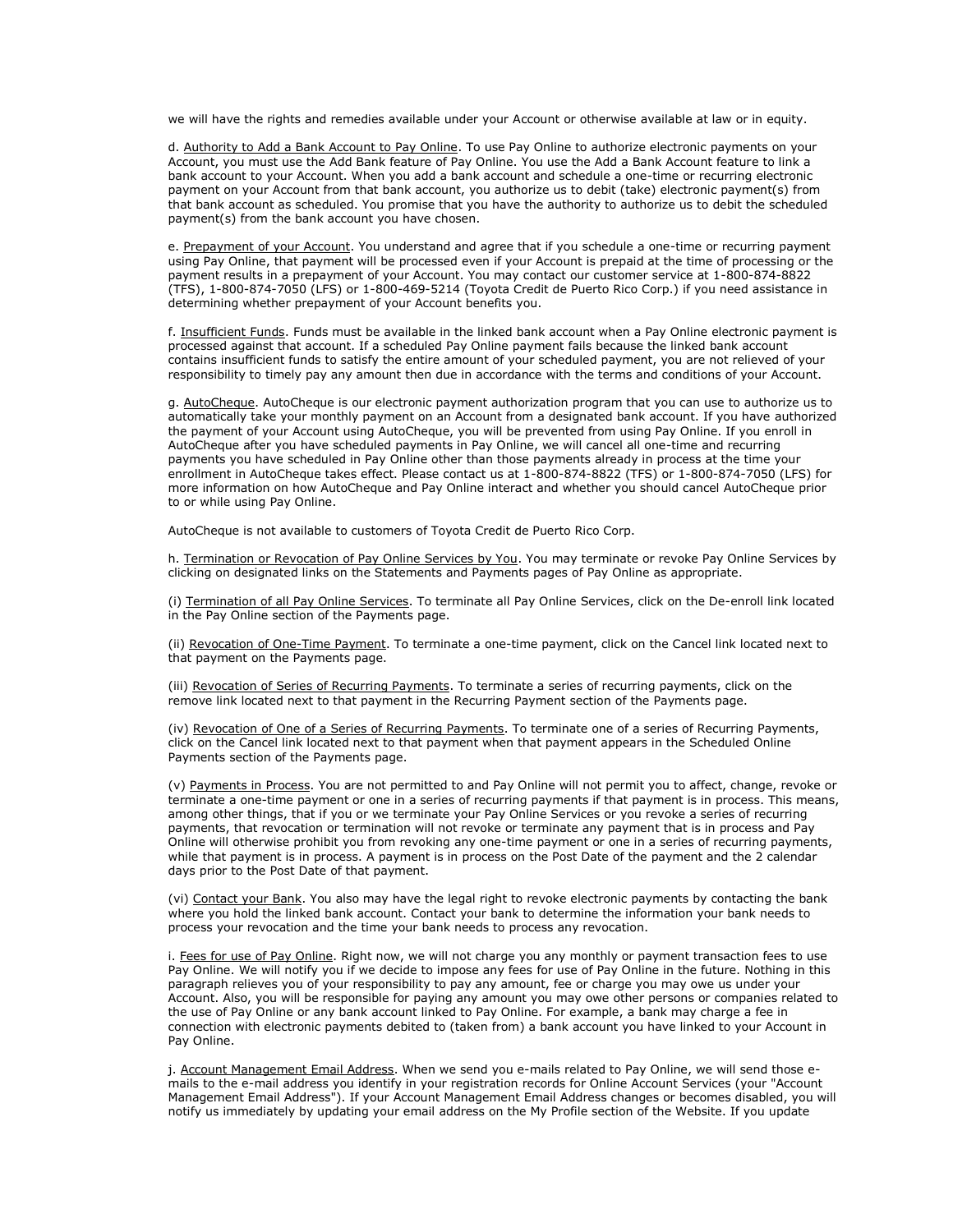your Account Management Email Address on the My Profile section of the Website, that change will take effect within 24 hours. You understand and agree we may send e-mails to your Account Management Email Address whether or not that address includes a designation for delivery to the attention of any particular person and whether or not anyone other than you is able to access and/or read e-mails sent to your Account Management Email Address.

k. Email Notifications. Certain Email notifications are available to you as a Pay Online user. You may request us to send you certain optional Email notifications. We will send you other Email notifications automatically, when applicable. You may designate your Email Preferences on the My Profile section of the Website.

- 10. **Prohibited Conduct**. You will not use your Online Account Services or the Pay Online feature thereof to: (a) conduct any fraudulent or illegal activity; (b) violate any statute, regulation or other legal authority; (b) violate our patent, trademark, service mark, copyright or other intellectual property rights or those of any other person or company; (c) violate our other property or privacy rights or those of any other person or company; (d) interfere with or obtain unauthorized access to our computer systems or those of any other person or company; (e) impersonate our identity or that of any other person or company.
- 11. **Accuracy of Information**. You represent and agree that all information you provide to us in connection with your Account or your Online Account Services and the Pay Online feature thereof is true, correct and complete. You agree not to misrepresent (lie about) your identity or your authority to view billing statements and other Account information or to schedule an electronic payment using Pay Online.
- 12. **Protect Your Personal Information**. You will keep your Online Account Services Password (your "Password") and your security questions and answers (your "Security Questions") secret. You will tell us immediately if you believe there has been an unauthorized use of your Password, your Security Questions, your Account or Online Account Services or the Pay Online feature thereof. Please tell us by calling1-800-874-8822 (TFS), 1-800-874- 7050 (LFS) or 1-800-469-5214 (Toyota Credit de Puerto Rico Corp.). We will not be responsible for any loss or damage you may suffer as a result of someone using your Password or Security Questions, whether with or without your permission or knowledge. If you give your Password or Security Questions to someone else or allow someone else to use your Account or your Online Account Services or the Pay Online feature thereof, you will be responsible for all actions taken by that person, including, without limitation, the scheduling of any payments or the updating or removal of any payments scheduled on your Account, even if that person exceeds your permission.
- 13. **Stoppage of Online Account Services Features and Changes to Online Account Services Agreement**. The Online Account Services Agreement cannot be changed and we do not give up any of our rights under the Online Account Services Agreement unless we agree in writing, you accept the change on the Website or you continue using your Online Account Services following notice to you of any changes. We may stop offering any Online Account Services feature or change the Online Account Services Agreement or any feature of your Online Account Services at any time. A change may take the form of an addition or deletion. We will notify you of any change to the Online Account Services Agreement or any Online Account Services feature or our intent to stop offering an Online Account Services feature. We will notify you by one or more of the following means at our sole discretion: we will prompt you to accept by clicking as a condition to your continued use of the Website and/or your Online Account Services; we will send notice of the change or stoppage to the mailing address for your Account or your Account Management Email address; and/or we will post a notice of the change or stoppage on our Website for a period of 30 calendar days. If you use your Online Account Services after the effective date of a change or stoppage or you click to accept the change or stoppage, you indicate your agreement to the change or stoppage.
- 14. **Termination of your Online Account Services by Us**. We may terminate or suspend your use of your Online Account Services including Pay Online at any time with or without reason and without notice to you.
- 15. **Other Agreements You Have with Us**. The Online Account Services Agreement will not change any of the terms and conditions of your Account. If the Online Account Services Agreement contradicts any of the terms of your Account, the terms of your Account control.
- 16. **Indemnification**. You agree to indemnify and hold us and our agents, officers, employees and affiliates harmless from any and all claims, liabilities, damages, costs and expenses (including, without limits, reasonable attorneys' fees and costs) caused directly or indirectly by or arising directly or indirectly out of your use of your Account or your Online Account Services, including Pay Online, or your violation of the Online Policies and Agreements. When you agree to indemnify and hold another person or company harmless, you agree to protect, defend and pay for certain amounts. You will not be responsible for indemnifying us or holding us harmless from any claims, liabilities, damages, costs or expenses caused solely by or solely arising out of the gross negligence or intentional misconduct of us, our agents, officers, employees or affiliates.
- 17. **DISCLAIMER OF WARRANTIES**. WE DISCLAIM ALL WARRANTIES OF ANY KIND REGARDING YOUR ONLINE ACCOUNT SERVICES AND THE PAY ONLINE FEATURE THEREOF AND THE INFORMATION PROVIDED OR TO BE PROVIDED THROUGH THOSE SERVICES, WHETHER EXPRESS OR IMPLIED, INCLUDING, BUT NOT LIMITED TO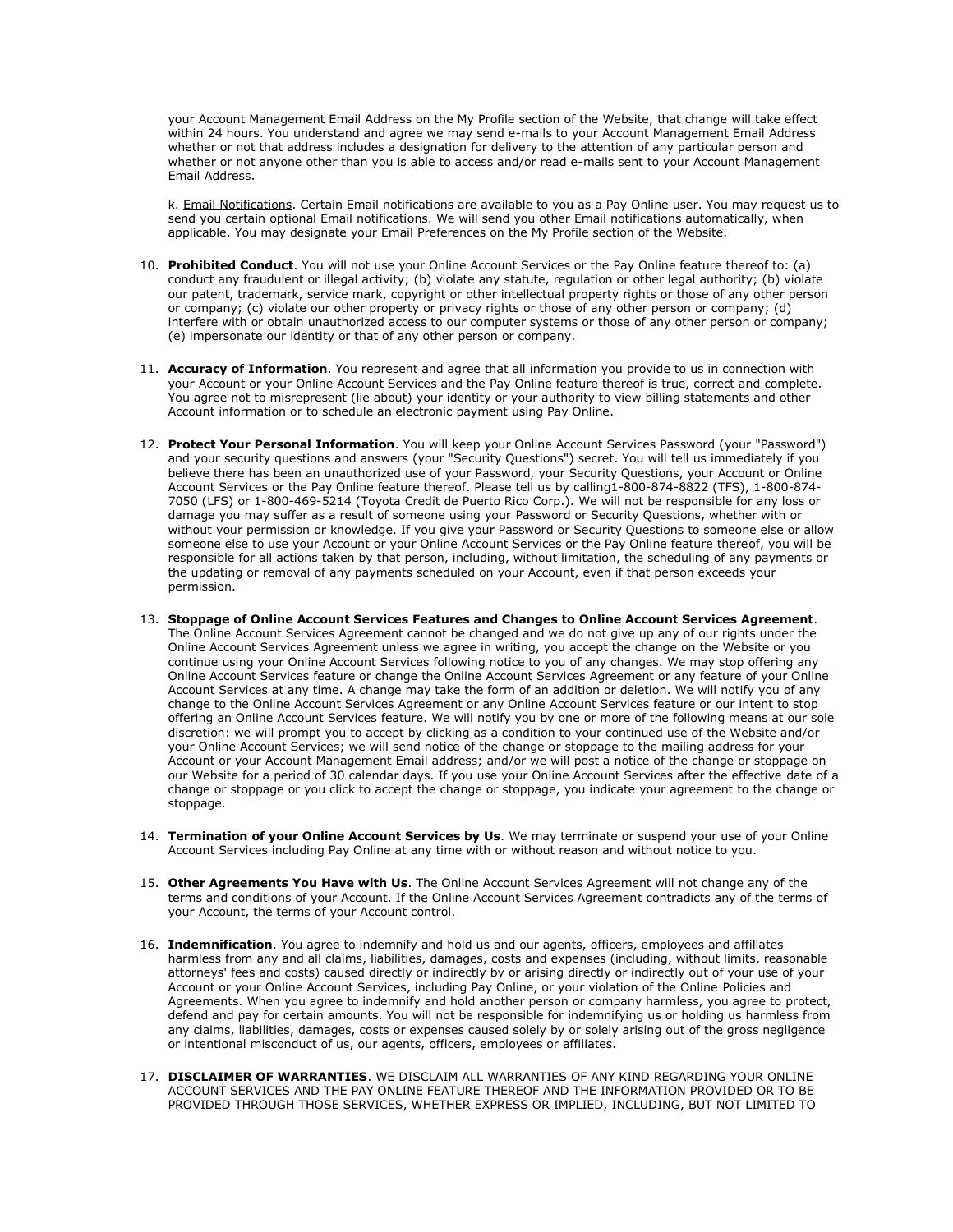THE IMPLIED WARRANTIES OF MERCHANTABILITY, FITNESS FOR A PARTICULAR PURPOSE AND NONINFRINGEMENT. WE MAKE NO GUARANTY OR PROMISE THAT YOUR ONLINE ACCOUNT SERVICES OR THE PAY ONLINE FEATURE THEREOF WILL BE UNINTERRUPTED, ON TIME, SECURE OR WITHOUT MISTAKE OR ERROR.

- 18. **LIMITATION OF LIABILITY**. YOU AGREE THAT WE WILL NOT BE LIABLE FOR: ANY DIRECT, INDIRECT, INCIDENTAL, SPECIAL, CONSEQUENTIAL OR EXEMPLARY DAMAGES CAUSED DIRECTLY OR INDIRECTLY BY OR ARISING DIRECTLY OR INDIRECTLY OUT OF THE FOLLOWING EVEN IF WE HAVE BEEN ADVISED OF THE POSSIBILITY OF SUCH DAMAGES (a) THE USE OF YOUR ONLINE ACCOUNT SERVICES OR THE PAY ONLINE FEATURE THEREOF; (b) THE FAILURE, INTERRUPTION OR AVAILABILITY OF YOUR ONLINE ACCOUNT SERVICES OR THE PAY ONLINE FEATURE THEROF; (c) THE TIMELINESS, ACCURACY, COMPLETENESS, MISDELIVERY OR THE FAILURE IN DELIVERY OF ANY SERVICES OR INFORMATION, INCLUDING E-MAILS, AVAILABLE OR TO BE MADE AVAILABLE OR DELIVERED THROUGH OR AS A PART OF YOUR ONLINE ACCOUNT SERVUCES OR THE PAY ONLINE FEATURE THEREOF; (d) THE UNAUTHORIZED ACCESS TO OR ALTERATION OF ANY INFORMATION, NOTICES OR OTHER COMMUNICATIONS OF OR RELATED TO YOUR ONLINE ACCOUNT SERVICES OR THE PAY ONLINE FEATURE THEREOF; (e) ANY OTHER MATTER RELATED TO YOUR ONLINE ACCOUNT SERVICES OR THE PAY ONLINE FEATURE THEREOF.
- 19. **Enforceability**. If any part of the Online Account Services Agreement or the Consent to Electronic Communications and Agreements is not valid, then to the extent possible, that part will be interpreted according to the intent of you and us and the other parts of the Online Account Services Agreement and the Consent to Electronic Communications and Agreements will remain valid. IF YOUR STATE OF RESIDENCE DOES NOT PERMIT A LIMITATION OF LIABILITY FOR CONSEQUENTIAL OR INCIDENTAL DAMAGES OR DISCLAIMERS OF CERTAIN WARRANTIES AS DESCRIBED IN THE ONLINE ACCOUNT SERVICES AGREEMENT, THEN ALL OR A PORTION OF THOSE SECTIONS MAY NOT APPLY TO YOU.

# **Online Privacy Policy (applicable to all Website users)**

- 1. **General Privacy Statement**. We respect your privacy and the confidential nature of the information that we gather during the course of our relationship with you. This Online Privacy Policy describes our policy regarding information received about you during visits to the Website.
- 2. **Normal Website Usage and Cookies**. You can visit the Website to read product, investment, and company information, or use some of our online tools (e.g., Which Vehicles Can I Afford? and Payment Estimator) without telling us who you are and without revealing any personal information. During these types of visits, we collect and store statistical information on an anonymous basis, such as the information about the time and length of your visit, the website you last visited, the pages you request, and the date and time of those requests. We may also collect and store the name of your Internet Service Provider.

We use cookies when you enter the Website to help us gather this type of statistical information that does not include personally identifiable information. Cookies are pieces of information that a website transfers to an individual's hard drive or device for record keeping purposes so that we can track Website, and user activity. The use of cookies is an industry standard and you will find them at most websites. Most browsers are initially set up to accept cookies. If you'd prefer, you can set your browser to refuse cookies or to alert you when cookies are being sent. However, if you do so, some parts of the Website may not work properly for you.

We also use cookies to trigger certain online customer service surveys, which could be hosted on a site other than this Website. These surveys are completely anonymous and optional. The information we and any outside survey company obtain from you from an online survey is used only to improve your experience in visiting the Website or to improve our products or services or the quality of our service to our customers.

3. **Clear Gifs (Web Beacons/Web Bugs)**. Third party tracking utility companies employ a software technology called clear gifs (a.k.a. Web Beacons/Web Bugs) on the Website. These clear gifs, help us better manage content on the Website by informing us what content is effective. Clear gifs are tiny graphics with a unique identifier, similar in function to cookies, and are used to track the online movements of Web users. In contrast to cookies, which are stored on a user's computer hard drive, clear gifs are embedded invisibly on Web pages and are about the size of the period at the end of this sentence.

We may also use clear gifs in our HTML-based emails to let us know which emails have been opened by recipients. This allows us to gauge the effectiveness of certain communications and the effectiveness of our marketing campaigns.

We do not have access to or control of any third party tracking technologies.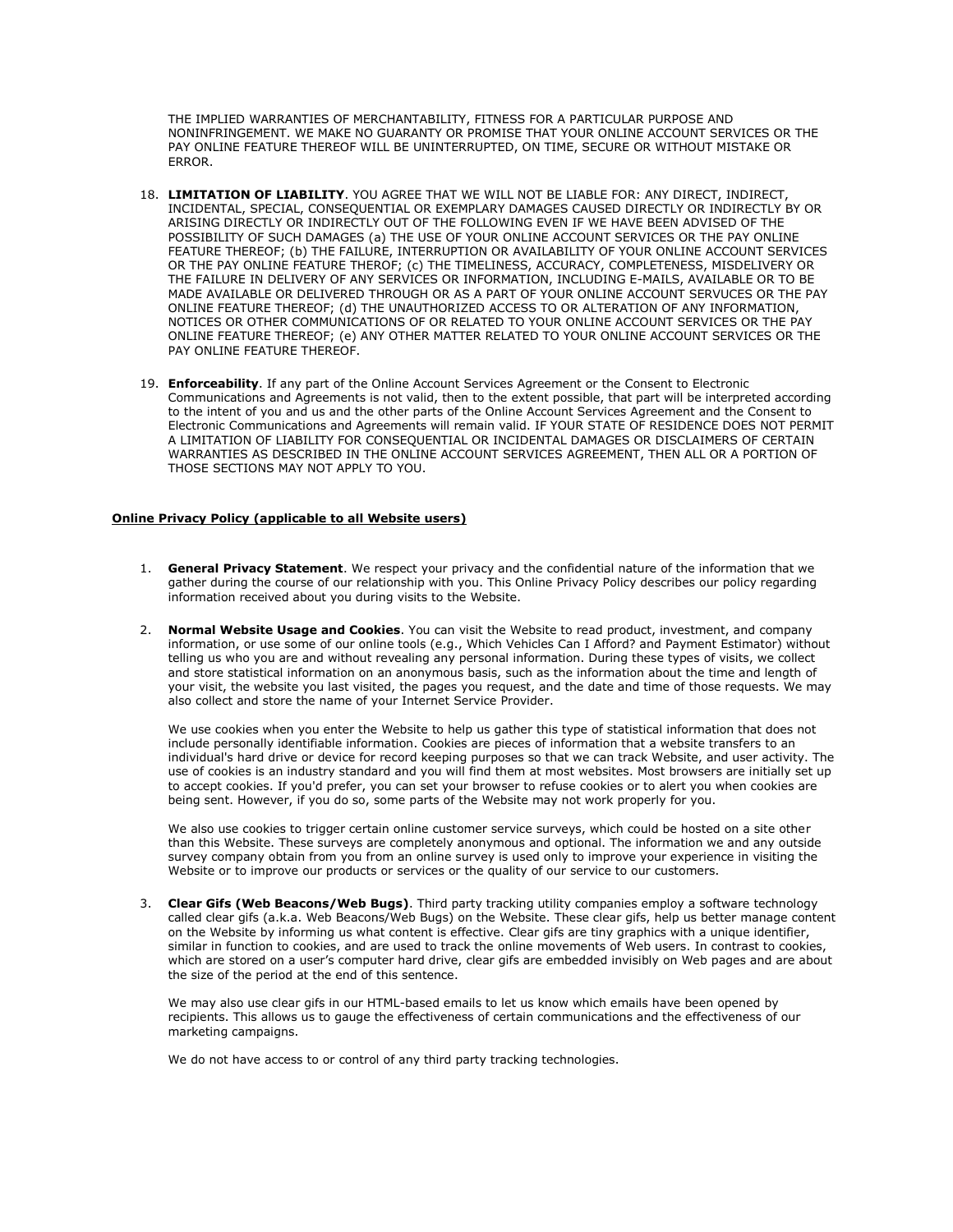4. **Log Files.** As is true of most websites, we gather certain information automatically and store it in log files. This information includes internet protocol (IP) addresses, browser type, internet service provider (ISP), referring/exit pages, operating system, date/time stamp, and clickstream data.

We use this information, which does not identify individual users, to analyze trends, to administer the Website, to track users' movements around the Website and to improve our Website usability.

We do not link this automatically-collected data to personally identifiable information.

### 5. **Collection and Disclosure of Personally Identifiable Information.**

a. Service or Promotion Data. There are instances where we request personally identifiable information to provide Website visitors a service or correspondence (e.g., promotions and mailed brochures). This information, such as name, mailing address, e-mail address, or type of request, is collected and stored in a manner appropriate to the nature of the data and used to fulfill your request. If you are our customer, the information may be shared as described below.

b. Online Credit Application and Online Account Services Data. When you submit an online credit application to us or you are accessing your Online Account Services as defined in the Online Account Services Agreement, we collect the following types of personally identifiable information about you:

(i) Information that is required for you to register and log in for your Online Account Services, such as your Account number, e-mail address, vehicle identification number, Social Security Number, and zip code; and

(ii) Information we receive from you on applications for credit or other forms, such as your contact information, assets and income; and

(iii) Information we receive from you about your transactions with us, or from affiliates (as permitted by law), or others such as account balances, payment history or account activity; and

(iv) Identifying information about you needed to link your Online Account Services to your online account with an affiliate when you elect to link those online accounts.

If you are a non-customer, we do not disclose personally identifiable information about you from your credit application or any credit reporting agencies, including your Social Security Number, except as permitted by law. If you are a customer, we do not disclose personally identifiable information about you from your credit application or from credit reporting agencies, including your Social Security Number except as permitted by law and our applicable customer privacy policy.

c. Customer Data. If you are our customer, we may disclose all of the information that we collect on you and former customers, as described below.

To the extent permitted by law and in accordance with any applicable TFS/LFS customer Privacy Policy, the personally identifiable information we collect about you may be shared with our affiliates and nonaffiliates third parties as follows:

(i) Financial products service providers, such as Toyota Motor Insurance Services, Inc. and Toyota Financial Savings Bank.

(ii) Non-financial companies engaged in the distribution, marketing, and sales of Lexus, Toyota and Scion automobiles, such as Toyota Motor Sales U.S.A., Inc., authorized Lexus, Toyota and Scion dealerships and other dealerships with which we have a business relationship, independent Lexus and Toyota dealerships' marketing associations, private Toyota distributors, nonaffiliate third parties calling us for information about your Account as defined in the Online Account Services Agreement, and nonaffiliate third parties who may sell your data in aggregate form for automotive marketing purposes.

(iii) Companies that perform marketing services on our behalf or to other financial institutions with which we have joint marketing agreements.

d. No Sale of Data. We do not sell the data we collect from you, regardless of whether you are our customer.

e. Disclosure Required by Law. We will share data we collect from or about you as required by law, such as to comply with a subpoena, or similar legal process when we believe in good faith that disclosure is necessary or proper.

f. Device Data. We collect the following information about your computer or other device used to access the Website: device platform, device version and other device characteristics and device IP address. We use the data we collect about your device to help authenticate you when you login, to help ensure you are able to use the Website as intended, to perform analysis on web traffic on an aggregated basis and or to route traffic more efficiently.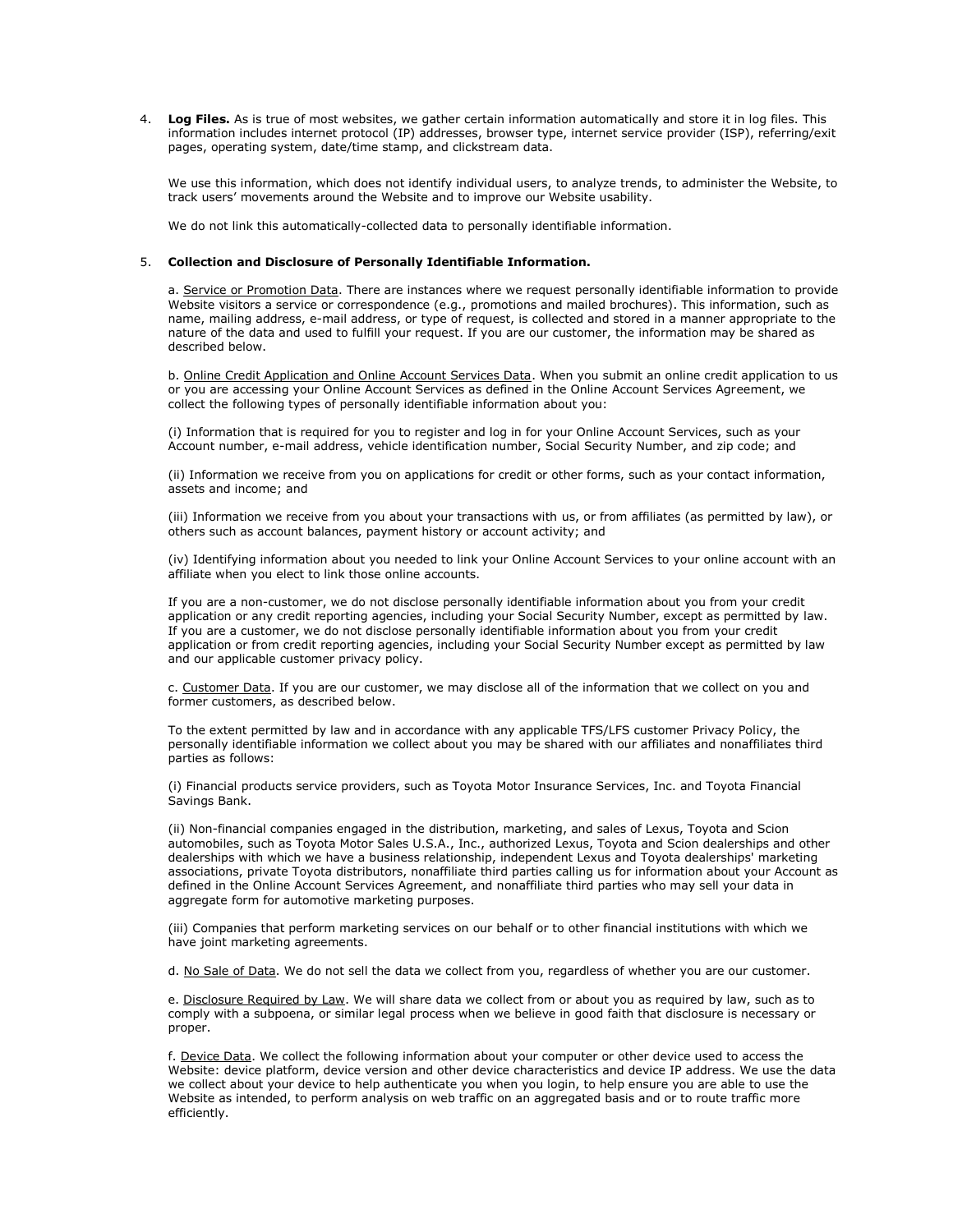g. Marketing Offers Delivered on Website. We collect information about your activity on the Website. While you are on the Website, we may deliver product and service offers to you based on this website activity information and after you login to the Website, based in part on your account history or other experience with us or our affiliates (other companies in the Toyota, Lexus and Scion family of companies).

- 6. **Access to Your Account Information on Third Party Websites and Mobile Device Applications.** We may offer Toyota, Lexus and Scion dealers and our affiliates the ability to give you secure access to your Account information on their respective websites and mobile device applications ("Third Party Site Access"). Third Party Access does not involve us sharing your Account information with our dealers and affiliates.
- 7. **You May Request a Copy of our Customer Privacy Policy**. We continuously strive to comply with all applicable federal and state privacy laws. Our customer Privacy Policy will vary by state or other applicable locale. If you are our finance or lease customer, you may request a copy of any customer Privacy Policy applicable to you by calling us at 1-888-717-9248. Our insurance customers may request a copy of any applicable customer Privacy Policy by calling us at 1-800-255-8713.
- 8. **Your Privacy Choices**. If you are our finance or lease customer, you may have certain privacy choices under applicable federal and state privacy laws. To learn more about your privacy choices, if any, refer to any customer Privacy Policy mailed to you, or review the My Privacy tab under the My Profile section of the Website, or call us at (888) 717-9248.
- 9. **Promotional Emails and Texts**. If you wish to unsubscribe from any promotional email or text that we may send to you, please follow the unsubscribe instructions included in each such communication. We may also send you service related announcements. For instance, if our service is temporarily suspended for maintenance, we might send you an email or text. Generally, you may not opt-out of these communications, which are not promotional in nature.
- 10. **Changes to Our Online Privacy Policy**. As permitted by law, we may change this Online Privacy Policy by posting a revised version of the policy to the Website. If the changes are material, we will provide notice of the changes on the Website prior to the changes becoming effective. We encourage you to periodically review the Website for information on our privacy practices related to the Website.
- 11. **Accuracy of Your Information**. You may contact us at 1-800-874-8822 (TFS), 1-800-874-7050 (LFS) or1-800- 469-5214 (Toyota Credit de Puerto Rico Corp.) regarding the accuracy, deletion, completeness and substance of the information collected about you while you are on the Website. In some cases, we may not be able to delete your personal information, in which case we will let you know if we are unable to do so and why. We will respond to your request for access within 30 days.
- 12. **Confidentiality, Security, and Data Retention**. We restrict access to nonpublic personal information about you, including your social security number, to those employees and other persons hired by us who need to know the information to provide products and services to you and to otherwise service your account(s) with us. We maintain physical, electronic and procedural safeguards that comply with applicable federal standards to guard your nonpublic personal information.

If you choose to complete and submit our Online Credit Application, or to access your Online Account Services through our Websites, your personal information will be protected during transmission by an encryption process.

You can personally confirm the security of the site by viewing our certificate information. For Internet Explorer users, this can be found by clicking on "File" from your tool bar then "Properties" then "Certificates." It should indicate that the certificate is issued to my.toyotafinancial.com and issued by VeriSign Class 3 Secure Server. For Firefox users, the certificates can be viewed by clicking on the lock icon in the bottom right corner of the browser.

We will retain your information in accordance with our data retention policies including for the purposes of servicing your relationships with us, if any, and for internal analysis.

- 13. **Assistance for Victims of Identity Theft**. If you believe that your Account has been subject to unauthorized access, please call us immediately at 1-800-874-8822 (TFS), 1-800-874-7050 (LFS) or 1-800-469-5214 (Toyota Credit de Puerto Rico Corp.). You may also contact your local law enforcement agency or file a complaint with the Federal Trade Commission at http://www.ftc.gov.
- 14. **TRUSTe Privacy Seal.** TFS/LFS has been awarded TRUSTe's Privacy Seal signifying that this Online Privacy Policy and practices have been reviewed by TRUSTe for compliance with TRUSTe's program requirements including transparency, accountability and choice regarding the collection and use of your personal information. The TRUSTe program only covers sites, mobile websites, and pages that link to this approved privacy policy. The TRUSTe program does not cover information collected through downloadable software. TRUSTe's mission, as an independent third party, is to accelerate online trust among consumers and